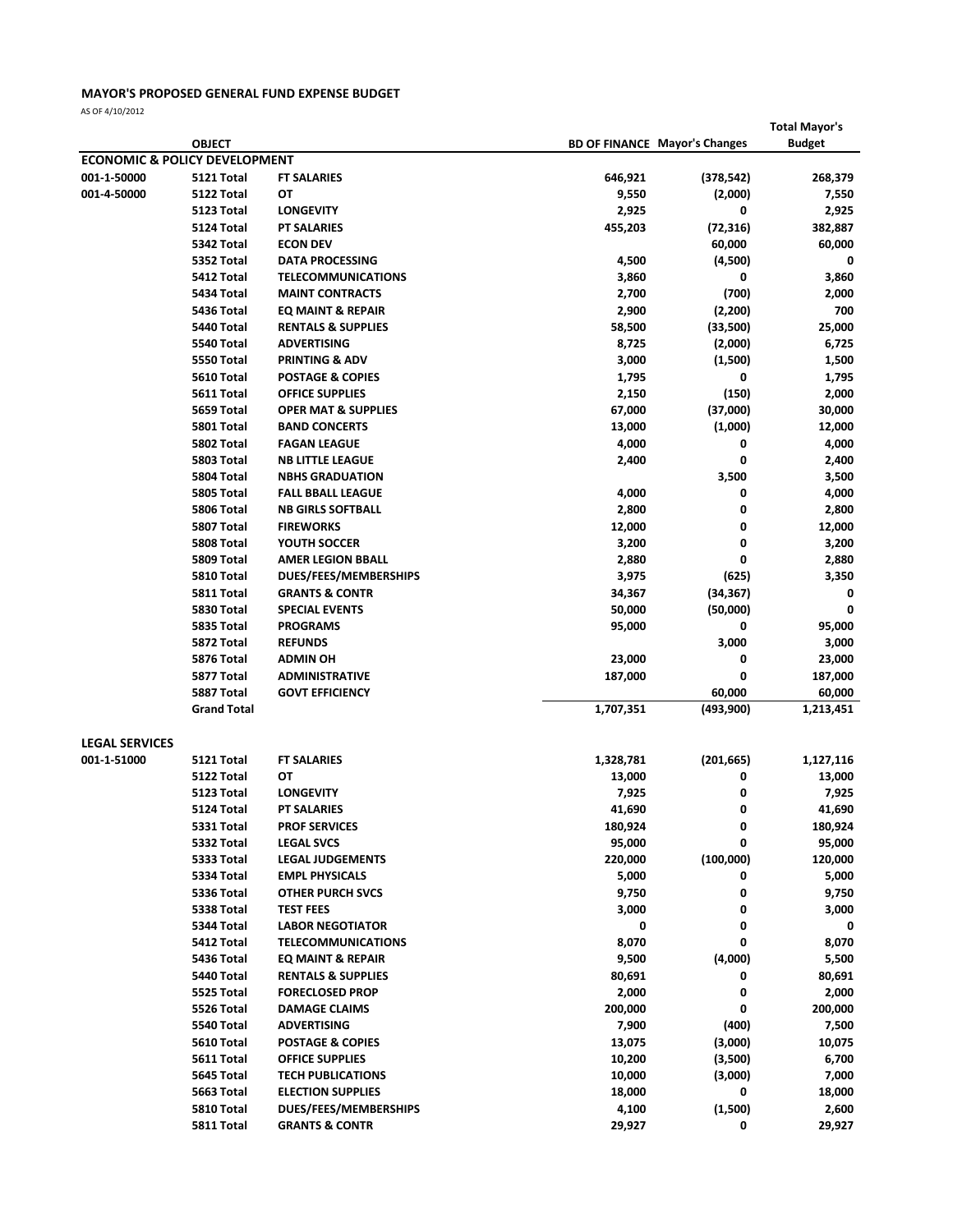|            |                    |     |                                      | <b>Total Mayor's</b> |
|------------|--------------------|-----|--------------------------------------|----------------------|
| OBJECT     |                    |     | <b>BD OF FINANCE Mayor's Changes</b> | <b>Budget</b>        |
| 5816 Total | <b>VITAL STATS</b> | 400 |                                      | 400                  |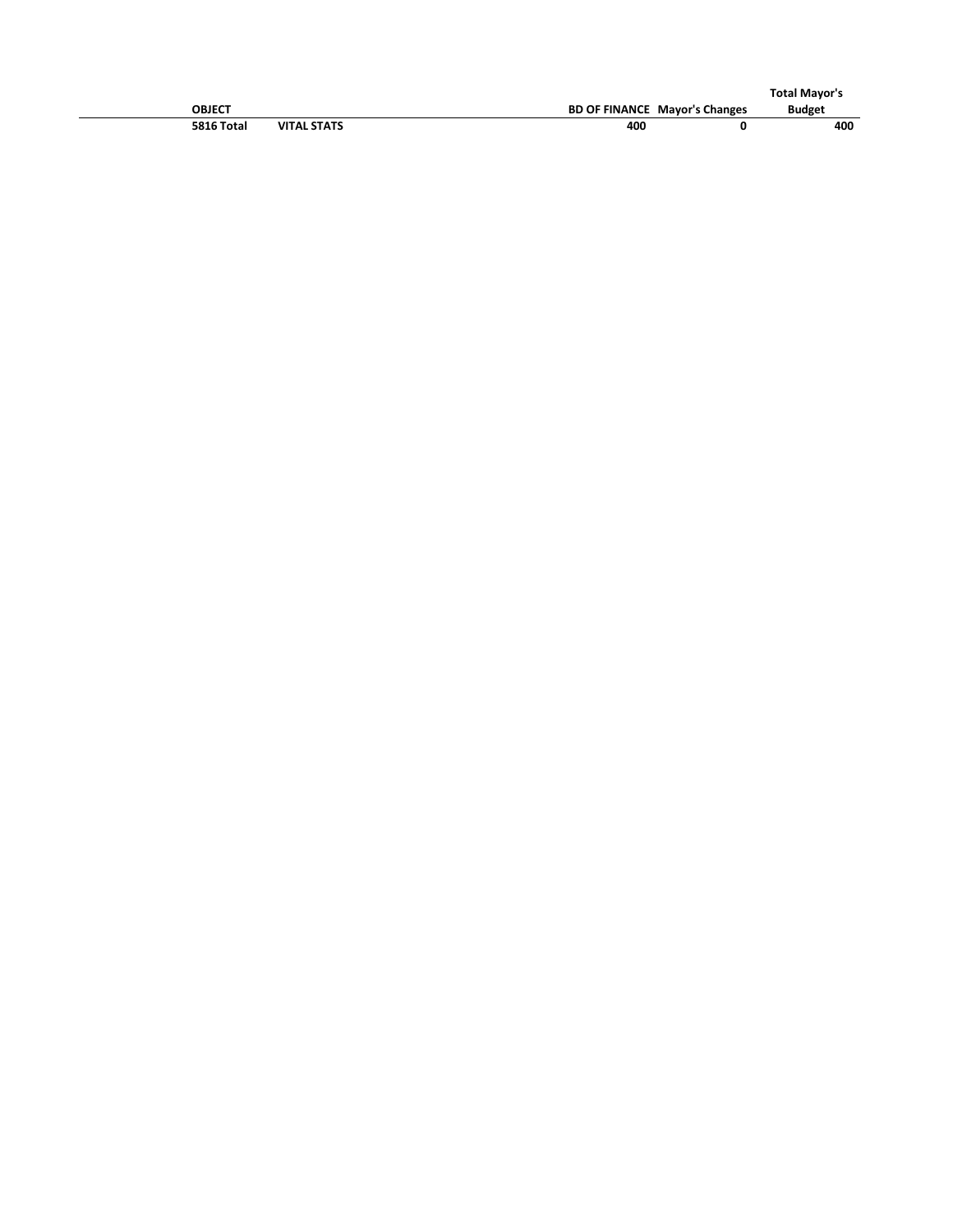|                                 |                                        |                                                       | <b>Total Mayor's</b>                 |                      |                      |  |
|---------------------------------|----------------------------------------|-------------------------------------------------------|--------------------------------------|----------------------|----------------------|--|
|                                 | <b>OBJECT</b>                          |                                                       | <b>BD OF FINANCE Mayor's Changes</b> |                      | <b>Budget</b>        |  |
|                                 | 5817 Total                             | <b>MICROFILMING</b>                                   | 1,000                                | 0                    | 1,000                |  |
|                                 | 5819 Total                             | <b>ORDINANCE CODIFICATION</b>                         | 2,000                                | (500)                | 1,500                |  |
|                                 | <b>Grand Total</b>                     |                                                       | 2,301,933                            | (317,565)            | 1,984,368            |  |
| <b>FINANCIAL ADMINISTRATION</b> |                                        |                                                       |                                      |                      |                      |  |
| 001-1-52000                     | 5121 Total                             | <b>FT SALARIES</b>                                    | 1,818,184                            | (680, 100)           | 1,138,084            |  |
|                                 | 5122 Total                             | OT                                                    | 22,200                               | (2,000)              | 20,200               |  |
|                                 | 5123 Total                             | <b>LONGEVITY</b>                                      | 12,425                               | 0                    | 12,425               |  |
|                                 | 5124 Total                             | <b>PT SALARIES</b>                                    | 21,510                               | (5,000)              | 16,510               |  |
|                                 | 5131 Total                             | PILO/RET INCENTIVE                                    | 240,000                              | (17, 800)            | 222,200              |  |
|                                 | 5220 Total                             | <b>MERF</b>                                           | 4,501,393                            | 542,956              | 5,044,349            |  |
|                                 | 5221 Total                             | <b>MERF PRIOR BENEFITS</b>                            | 31,827                               | 0                    | 31,827               |  |
|                                 | 5222 Total                             | <b>MERF ADMIN FEE</b>                                 | 93,355                               | 0                    | 93,355               |  |
|                                 | 5223 Total                             | <b>P&amp;F PENSION</b>                                | 478,860                              | 0                    | 478,860              |  |
|                                 | 5224 Total                             | <b>CT CARE</b>                                        | 2,223,595                            | 0                    | 2,223,595            |  |
|                                 | 5228 Total                             | <b>MM/LIFE INS</b>                                    | 66,150                               | 3,825                | 69,975               |  |
|                                 | 5231 Total                             | <b>MEDICARE</b>                                       | 555,230                              | 67,405               | 622,635              |  |
|                                 | 5232 Total                             | <b>FICA</b>                                           | 10,000                               | 0                    | 10,000               |  |
|                                 | 5233 Total                             | <b>OPEB ARC</b>                                       | 599,200                              | 0                    | 599,200              |  |
|                                 | 5234 Total                             | <b>DEFF COMP - CITY</b>                               | 235,160                              | 0                    | 235,160              |  |
|                                 | 5240 Total                             | <b>BENEFIT PYMTS CITY</b>                             | 88,444                               | 0                    | 88,444               |  |
|                                 | 5259 Total                             | <b>LEASE PURCHASE PYMTS</b>                           | 267,721                              | (250,000)            | 17,721               |  |
|                                 | 5260 Total                             | <b>UNEMP COMP</b>                                     | 108,425                              | 4,242,219            | 4,350,644            |  |
|                                 | 5331 Total                             | <b>PROF SERVICES</b>                                  | 187,000                              | (20,000)             | 167,000              |  |
|                                 | 5336 Total                             | <b>OTHER PURCH SVCS</b>                               | 69,046                               | (10,000)             | 59,046               |  |
|                                 | 5352 Total                             | <b>DATA PROCESSING</b>                                | 95,500                               | (15,000)             | 80,500               |  |
|                                 | 5412 Total                             | <b>TELECOMMUNICATIONS</b>                             | 16,800                               | 0                    | 16,800               |  |
|                                 | 5434 Total                             | <b>MAINT CONTRACTS</b>                                | 182,315                              | (50,000)             | 132,315              |  |
|                                 | 5436 Total                             | EQ MAINT & REPAIR                                     | 36,465                               | (7,000)              | 29,465               |  |
|                                 | 5440 Total                             | <b>RENTALS &amp; SUPPLIES</b>                         | 15,900                               | (10,000)             | 5,900                |  |
|                                 | 5520 Total                             | <b>AUTO INS</b>                                       | 350,000                              | 0                    | 350,000              |  |
|                                 | 5521 Total                             | <b>EMPLOYEE BONDS</b>                                 | 1,680                                | 0                    | 1,680                |  |
|                                 | 5522 Total                             | <b>FIRE EXT COVERAGE</b>                              | 430,000                              | 0                    | 430,000              |  |
|                                 | 5523 Total                             | <b>ATHLETIC ACCIDENT</b>                              | 25,000                               | 0                    | 25,000               |  |
|                                 | 5524 Total                             | <b>EXCESS W/C</b>                                     | 100,000                              | 0                    | 100,000              |  |
|                                 | 5525 Total                             | <b>FORECLOSED PROP</b>                                | 20,000                               | 0                    | 20,000               |  |
|                                 | 5540 Total                             | <b>ADVERTISING</b>                                    | 12,472                               | 0                    | 12,472               |  |
|                                 | 5610 Total                             | <b>POSTAGE &amp; COPIES</b>                           | 23,880                               | 0                    | 23,880               |  |
|                                 | 5611 Total                             | <b>OFFICE SUPPLIES</b>                                | 9,854                                | (3,500)              | 6,354                |  |
|                                 | 5659 Total                             | <b>OPER MAT &amp; SUPPLIES</b>                        | 16,000                               | (10,000)             | 6,000                |  |
|                                 | 5810 Total                             | DUES/FEES/MEMBERSHIPS                                 | 9,320                                | (4,000)              | 5,320                |  |
|                                 | 5811 Total                             | <b>GRANTS &amp; CONTR</b>                             | 246,347                              | 0                    | 246,347              |  |
|                                 | 5859 Total                             | PENS OBLIGATION BONDS                                 | 9,746,993                            | 0                    | 9,746,993            |  |
|                                 | 5860 Total                             | <b>REFUNDING BONDS</b>                                | 4,388,930                            | 0                    | 4,388,930            |  |
|                                 | 5861 Total                             | <b>BOND REG FEE</b>                                   | 274,350                              | 0                    | 274,350              |  |
|                                 | 5868 Total                             | D/S SCHOOL                                            | 4,526,697                            | 0                    | 4,526,697            |  |
|                                 | 5869 Total                             | D/S PI                                                | 11,161,615                           | 0                    | 11,161,615           |  |
|                                 | 5870 Total                             | <b>FB MAINTENANCE</b>                                 | 119,104                              | 0                    | 119,104              |  |
|                                 | 5871 Total<br>5872 Total               | <b>CONTINGENCY</b><br><b>REFUNDS</b>                  | 1,880,476                            | (980, 476)<br>0      | 900,000              |  |
|                                 |                                        |                                                       | 217,241<br>115,000                   | 0                    | 217,241              |  |
|                                 | 5875 Total<br>5880 Total               | <b>AUDIT &amp; ACCTING FEES</b><br><b>BAN PAYDOWN</b> |                                      | (800,000)            | 115,000<br>0         |  |
|                                 |                                        | <b>MISC</b>                                           | 800,000<br>313                       |                      | 213                  |  |
|                                 | 5897 Total<br>7702 Total               | TRANS TO MED SELF INS FUND                            | 12,702,266                           | (100)<br>(5,773,322) | 6,928,944            |  |
|                                 | 7703 Total                             | <b>TRANS TO WC FUND</b>                               |                                      |                      |                      |  |
|                                 | 7704 Total                             | <b>TRANS TO GL LIAB FUND</b>                          | 1,173,750<br>69,000                  | (1, 173, 750)<br>0   | 69,000               |  |
|                                 |                                        |                                                       |                                      | 0                    |                      |  |
|                                 |                                        |                                                       |                                      |                      |                      |  |
|                                 | <b>7801 Total</b><br><b>7803 Total</b> | POL PENSION FUND<br><b>FIRE PENSION FUND</b>          | 1,053,665<br>531,432                 | 0                    | 1,053,665<br>531,432 |  |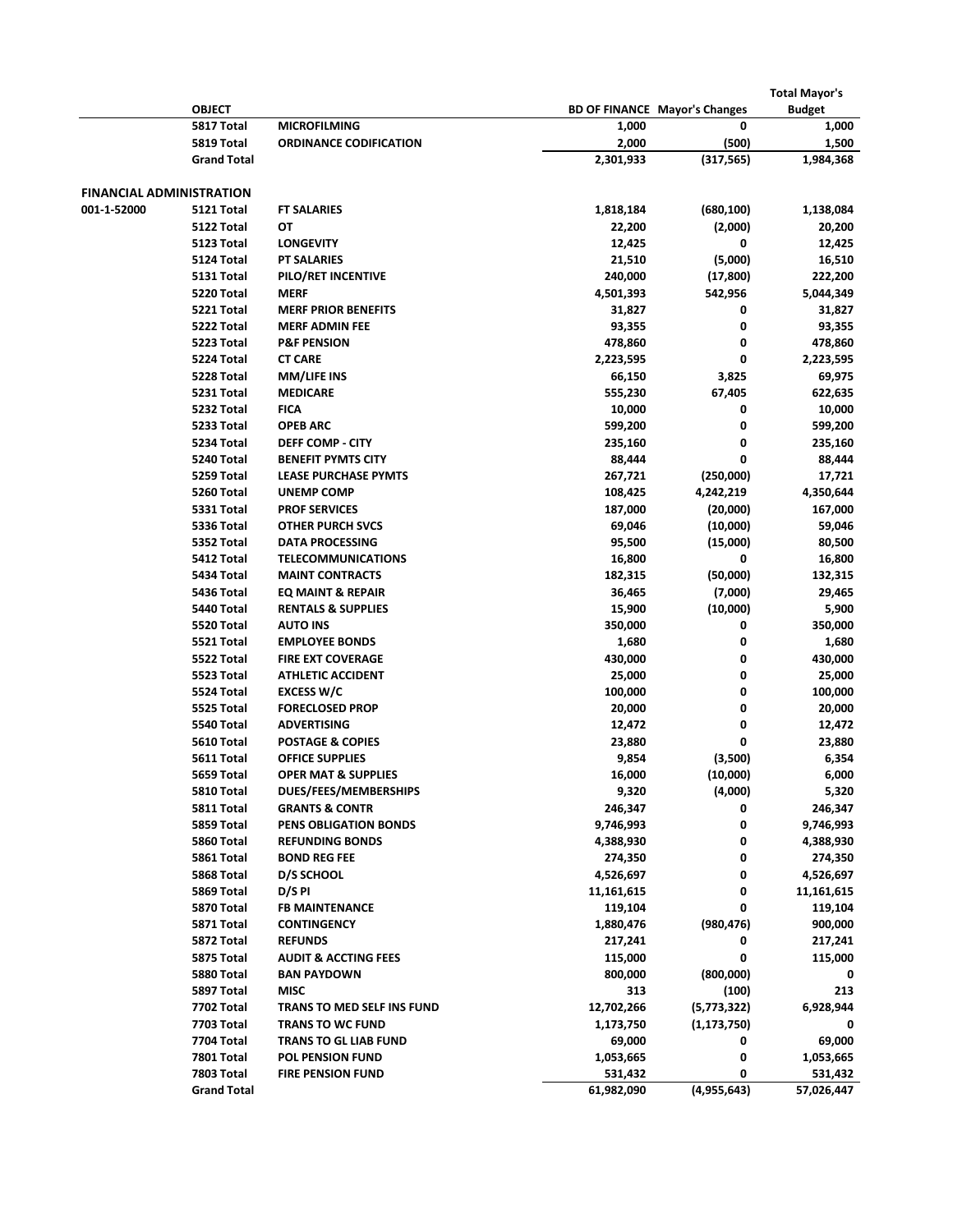|                      | <b>OBJECT</b>      |                                     | <b>BD OF FINANCE Mayor's Changes</b> |               | <b>Total Mayor's</b><br><b>Budget</b> |
|----------------------|--------------------|-------------------------------------|--------------------------------------|---------------|---------------------------------------|
| <b>PUBLIC SAFETY</b> |                    |                                     |                                      |               |                                       |
| <b>POLICE</b>        |                    |                                     |                                      |               |                                       |
| 001-2-53000          | 5121 Total         | <b>FT SALARIES</b>                  | 12,025,196                           | (1,898,637)   | 10,126,559                            |
|                      | 5122 Total         | OT                                  | 1,448,250                            | (200,000)     | 1,248,250                             |
|                      | 5123 Total         | <b>LONGEVITY</b>                    | 46,850                               | 0             | 46,850                                |
|                      | 5124 Total         | <b>PT SALARIES</b>                  | 168,000                              | 0             | 168,000                               |
|                      | 5126 Total         | <b>REIMB OT</b>                     | 800,000                              | 0             | 800,000                               |
|                      | 5127 Total         | UNIFORMS & CLO                      | 169,100                              | 0             | 169,100                               |
|                      | 5128 Total         | <b>OTHER COMPENSATION</b>           | 80,000                               | 0             | 80,000                                |
|                      | 5250 Total         | <b>RETIREMENT</b>                   | 150,000                              | 0             | 150,000                               |
|                      | 5331 Total         | <b>PROF SERVICES</b>                | 1,000                                | 0             | 1,000                                 |
|                      | 5334 Total         | <b>EMPLOYEE PHYSICALS</b>           | 16,600                               | 0             | 16,600                                |
|                      | 5335 Total         | <b>INVESTIGATION EXP</b>            | 64,000                               | (11,000)      | 53,000                                |
|                      | 5336 Total         | <b>OTHER PURCH SVCS</b>             | 71,400                               | (50,000)      | 21,400                                |
|                      | 5337 Total         | TRAINING/CONFERENCES                | 130,000                              | (20,000)      | 110,000                               |
|                      | 5412 Total         | <b>TELECOMMUNICATIONS</b>           | 48,130                               | 0             | 48,130                                |
|                      | 5436 Total         | <b>EQ MAINT &amp; REPAIR</b>        | 74,630                               | (4,000)       | 70,630                                |
|                      | 5437 Total         | <b>RANGE REPAIRS</b>                | 4,500                                | 0             | 4,500                                 |
|                      | 5440 Total         | <b>RENTALS &amp; SUPPLIES</b>       | 1,625                                | 0             | 1,625                                 |
|                      | 5540 Total         | <b>ADVERTISING</b>                  | 4,400                                | 0             | 4,400                                 |
|                      | 5610 Total         | <b>POSTAGE &amp; COPIES</b>         | 5,300                                | 0             | 5,300                                 |
|                      | 5611 Total         | <b>OFFICE SUPPLIES</b>              | 12,000                               | (3,000)       | 9,000                                 |
|                      | 5612 Total         | <b>PRISONER SUPPLIES</b>            | 15,000                               | 0             | 15,000                                |
|                      | 5613 Total         | <b>ARMORY ISSUE SUPPLIES</b>        | 3,000                                | 0             | 3,000                                 |
|                      | 5614 Total         | <b>AMMUNITION</b>                   | 83,131                               | 0             | 83,131                                |
|                      | 5615 Total         | <b>INDOOR RANGE SUPPLIES</b>        | 3,500                                | 0             | 3,500                                 |
|                      | 5630 Total         | <b>PRISONER MEALS</b>               | 13,000                               | 0             | 13,000                                |
|                      | 5659 Total         | <b>OPER MAT &amp; SUPPLIES</b>      | 63,500                               | (9,000)       | 54,500                                |
|                      | 5664 Total         | <b>PRISONER CARE</b>                | 1,500                                | 0             | 1,500                                 |
|                      | 5740 Total         | OTHER MISC EQ                       | 2,500                                | 0             | 2,500                                 |
|                      | 5810 Total         | DUES/FEES/MEMBERSHIPS               | 2,550                                | (500)         | 2,050                                 |
|                      | 5811 Total         | <b>GRANTS &amp; CONTR</b>           | 54,000                               | (20,000)      | 34,000                                |
|                      | 5824 Total         | <b>ABANDONED MV STATE</b>           | 1,500                                | 0             | 1,500                                 |
|                      | <b>7205 Total</b>  | <b>TRANS TO DOG FUND</b>            | 120,297                              | 0             | 120,297                               |
|                      | <b>Grand Total</b> |                                     | 15,684,459                           | (2, 216, 137) | 13,468,322                            |
| <b>FIRE</b>          |                    |                                     |                                      |               |                                       |
| 001-2-53000          | 5121 Total         | <b>FT SALERIES</b>                  | 9,876,582                            | (308, 140)    | 9,568,442                             |
|                      | 5122 Total         | ОТ                                  | 1,542,328                            | 0             | 1,542,328                             |
|                      | 5123 Total         | <b>LONGEVITY</b>                    | 33,150                               | 0             | 33,150                                |
|                      | 5127 Total         | <b>UNIFORMS &amp; CLOTHING</b>      | 78,050                               | 0             | 78,050                                |
|                      | 5334 Total         | <b>EMPLOYEE PHYSICALS</b>           | 40,000                               | 0             | 40,000                                |
|                      | 5336 Total         | <b>OTHER PURCHASE SVCS</b>          | 50,000                               | 0             | 50,000                                |
|                      | 5337 Total         | <b>TRAINING/CONFERENCES</b>         | 48,500                               | 0             | 48,500                                |
|                      | 5411 Total         | <b>WATER/SEWER CHGS</b>             | 8,650                                | 0             | 8,650                                 |
|                      | 5412 Total         | <b>TELECOMMUNICATIONS</b>           | 1,300                                | 0             | 1,300                                 |
|                      | 5435 Total         | <b>BLDG GRD MAINT</b>               | 31,000                               | (3,000)       | 28,000                                |
|                      | 5436 Total         | <b>EQ MAINT &amp; REPAIR</b>        | 18,300                               | (4,000)       | 14,300                                |
|                      | 5440 Total         | <b>RENTALS SUPPLIES &amp; EQ</b>    | 1,440                                | 0             | 1,440                                 |
|                      | 5610 Total         | <b>POSTAGE &amp; COPIES</b>         | 1,695                                | 0             | 1,695                                 |
|                      | 5611 Total         | <b>OFFICE SUPPLIES</b>              | 3,000                                | (3,000)       | 0                                     |
|                      | 5621 Total         | <b>HEAT &amp; GAS</b>               | 60,000                               | 0             | 60,000                                |
|                      | 5622 Total         | <b>ELECTRICITY</b>                  | 83,500                               | 0             | 83,500                                |
|                      | 5624 Total         | <b>MOTOR FUEL &amp; OIL</b>         | 3,500                                | 0             | 3,500                                 |
|                      | 5659 Total         | <b>OPERATING MAT &amp; SUPPLIES</b> | 67,500                               | (9,000)       | 58,500                                |
|                      | 5660 Total         | <b>VEH DAMAGE &amp; SUPPLIES</b>    | 58,000                               | (5,000)       | 53,000                                |
|                      | 5810 Total         | <b>DUES &amp; MEMBERSHIPS</b>       | 3,500                                | (500)         | 3,000                                 |
|                      | 5825 Total         | <b>FIRE PREVENTION</b>              | 4,500                                | 0             | 4,500                                 |
|                      | <b>Grand Total</b> |                                     | 12,014,495                           | (332, 640)    | 11,681,855                            |
| <b>TELECOMM</b>      |                    |                                     |                                      |               |                                       |
| 001-2-53000          | 5121 Total         | <b>FT SALERIES</b>                  | 1,018,672                            | (59, 685)     | 958,987                               |
|                      |                    |                                     |                                      |               |                                       |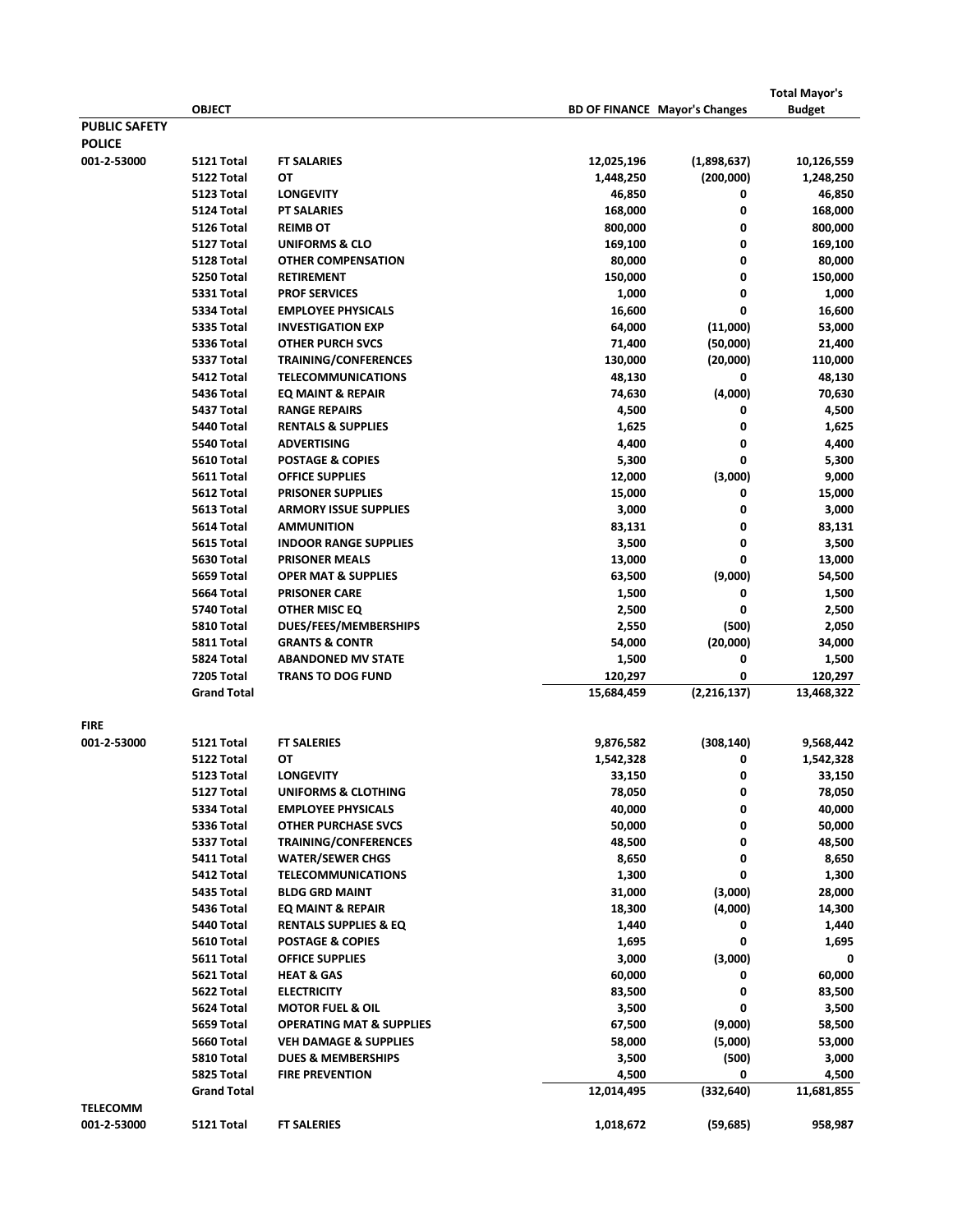|               |    |         |                                      | <b>Total Mayor's</b> |
|---------------|----|---------|--------------------------------------|----------------------|
| <b>OBJECT</b> |    |         | <b>BD OF FINANCE Mayor's Changes</b> | <b>Budget</b>        |
| 5122 Total    | ΟТ | 145,000 |                                      | 145,000              |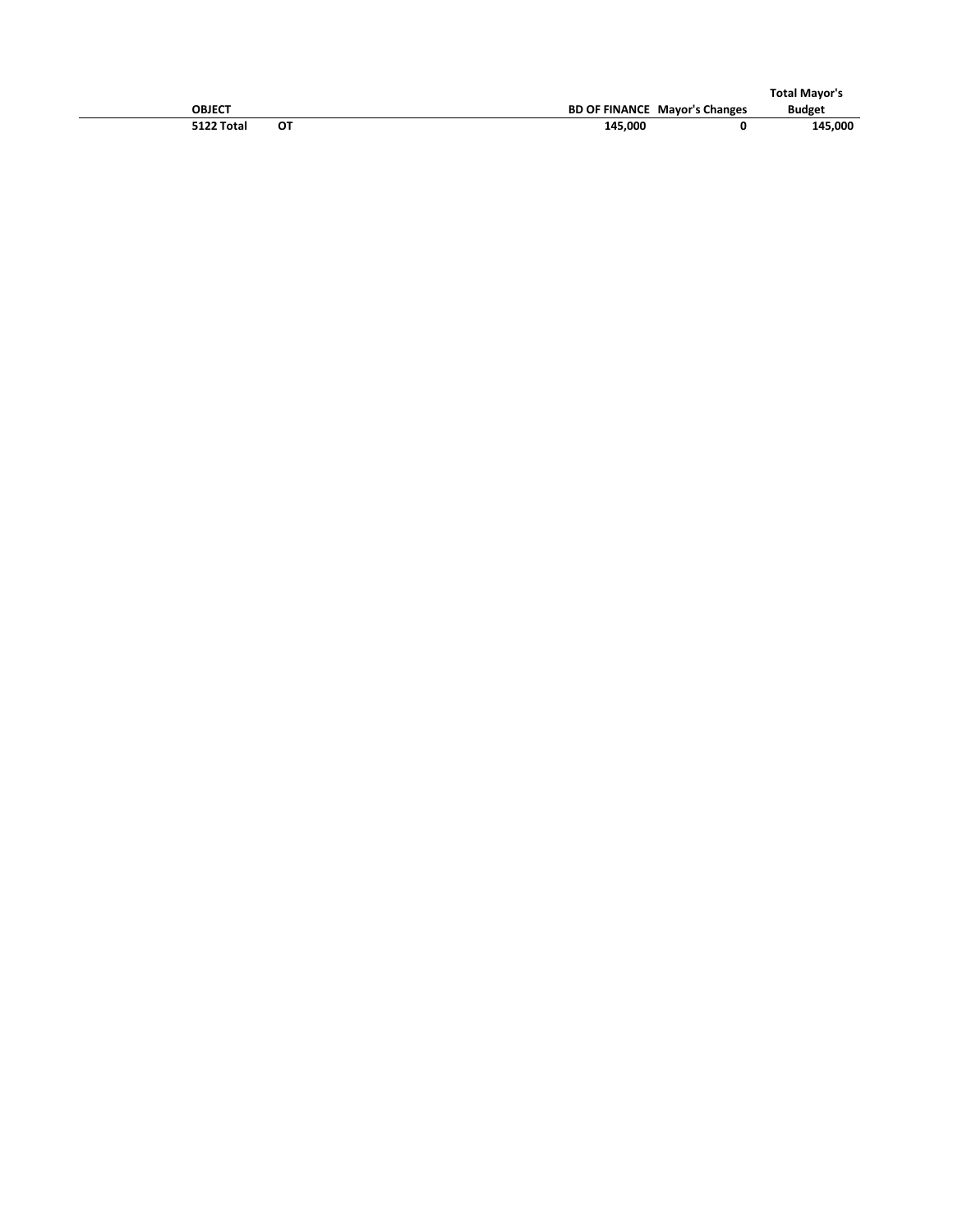|                           |                    |                                     |            |                                      | <b>Total Mayor's</b> |
|---------------------------|--------------------|-------------------------------------|------------|--------------------------------------|----------------------|
|                           | <b>OBJECT</b>      |                                     |            | <b>BD OF FINANCE Mayor's Changes</b> | <b>Budget</b>        |
|                           | 5123 Total         | <b>LONGEVITY</b>                    | 5,175      | 0                                    | 5,175                |
|                           | 5124 Total         | <b>PT SALERIES</b>                  | 110,760    | 0                                    | 110,760              |
|                           | 5127 Total         | <b>UNIFORMS &amp; CLOTHING</b>      | 1,000      | 0                                    | 1,000                |
|                           | 5337 Total         | TRAINING/CONFERENCES                | 10,250     | 0                                    | 10,250               |
|                           | 5412 Total         | <b>TELECOMMUNICATIONS</b>           | 150,000    | 0                                    | 150,000              |
|                           | 5434 Total         | <b>MAINTENANCE CONTRACTS</b>        | 125,000    | (20,000)                             | 105,000              |
|                           | 5436 Total         | EQ MAINT & REPAIR                   | 8,000      | (2,000)                              | 6,000                |
|                           | 5610 Total         | <b>POSTAGE &amp; COPIES</b>         | 800        | 0                                    | 800                  |
|                           | 5611 Total         | <b>OFFICE SUPPLIES</b>              | 2,000      | (1,000)                              | 1,000                |
|                           | 5659 Total         | <b>OPERATING MAT &amp; SUPPLIES</b> | 3,000      | (2,000)                              | 1,000                |
|                           | 5740 Total         | OTHER MISC EQ                       | 2,500      | 0                                    | 2,500                |
|                           | 5811 Total         | <b>GRANTS &amp; CONTR</b>           | 67,925     | 0                                    | 67,925               |
|                           | <b>Grand Total</b> |                                     | 1,650,082  | (84, 685)                            | 1,565,397            |
| <b>PUBLIC WORKS</b>       |                    |                                     |            |                                      |                      |
| 001-3-54000               | 5121 Total         | <b>FT SALERIES</b>                  | 5,352,562  | 878,804                              | 6,231,366            |
|                           | 5122 Total         | ОТ                                  | 485,826    | 36,150                               | 521,976              |
|                           | 5123 Total         | <b>LONGEVITY</b>                    | 41,176     | 9,750                                | 50,926               |
|                           | 5124 Total         | <b>PT SALERIES</b>                  | 85,000     | 227,000                              | 312,000              |
|                           | 5127 Total         | <b>UNIFORMS &amp; CLOTHING</b>      | 29,154     | (10,000)                             | 19,154               |
|                           | 5331 Total         | <b>PROF SERVICES</b>                | 106,260    | 0                                    | 106,260              |
|                           | 5336 Total         | <b>OTHER PURCHASE SVCS</b>          | 26,000     | (10,000)                             | 16,000               |
|                           | 5337 Total         | TRAINING/CONFERENCES                | 4,125      | (2,000)                              | 2,125                |
|                           | 5343 Total         | <b>INSTALLATION &amp; REPAIR</b>    | 13,000     | (3,000)                              | 10,000               |
|                           | 5352 Total         | <b>DATA PROCESSING</b>              | 2,000      | 0                                    | 2,000                |
|                           | 5410 Total         | <b>TELEPHONE</b>                    | 80,000     | 0                                    | 80,000               |
|                           | 5411 Total         | <b>WATER/SEWER CHGS</b>             | 187,317    | 0                                    | 187,317              |
|                           | 5412 Total         | <b>TELECOMMUNICATIONS</b>           | 39,690     | 0                                    | 39,690               |
|                           | 5421 Total         | <b>RUBBISH REMOVAL</b>              | 1,766,500  | 0                                    | 1,766,500            |
|                           | 5425 Total         | <b>FLOURESCENT DISPOSAL</b>         | 500        | 0                                    | 500                  |
|                           | 5428 Total         | <b>DISPOSAL TIP FEES</b>            | 3,000,000  | 0                                    | 3,000,000            |
|                           | 5434 Total         | <b>MAINTENANCE CONTRACTS</b>        | 500        | 0                                    | 500                  |
|                           | 5435 Total         | <b>BLDG GRD MAINT</b>               | 280,110    | (80,000)                             | 200,110              |
|                           | 5436 Total         | <b>MAINTENANCE &amp; EQ REPAIR</b>  | 90,248     | (10,000)                             | 80,248               |
|                           | 5440 Total         | <b>RENTALS SUPPLIES &amp; EQ</b>    | 33,895     | 0                                    | 33,895               |
|                           | 5540 Total         | <b>ADVERTISING</b>                  | 10,300     | 0                                    | 10,300               |
|                           | 5610 Total         | <b>POSTAGE &amp; COPIES</b>         | 17,170     | 0                                    | 17,170               |
|                           | 5611 Total         | <b>OFFICE SUPPLIES</b>              | 6,850      | (2,000)                              | 4,850                |
|                           | 5621 Total         | <b>HEAT &amp; GAS</b>               | 212,400    | 0                                    | 212,400              |
|                           | 5622 Total         | <b>ELECTRICITY</b>                  | 1,783,750  | 0                                    | 1,783,750            |
|                           | 5624 Total         | <b>MOTOR FUEL &amp; OIL</b>         | 820,000    | 0                                    | 820,000              |
|                           | 5645 Total         | <b>TECHNICAL PUBLICATIONS</b>       | 200        | 0                                    | 200                  |
|                           | 5652 Total         | <b>PROGRAM SUPPLIES</b>             | 110,000    | 0                                    | 110,000              |
|                           | 5659 Total         | <b>OPERATING MAT &amp; SUPPLIES</b> | 613,251    | (50,000)                             | 563,251              |
|                           | 5660 Total         | <b>VEHICLE EQ DAMAGE</b>            | 440,000    | (50,000)                             | 390,000              |
|                           | 5810 Total         | <b>DUES &amp; MEMBERSHIPS</b>       | 7,150      | (3,000)                              | 4,150                |
|                           | 5829 Total         | <b>PERMITS &amp; LICENSES</b>       | 3,175      | 0                                    | 3,175                |
|                           | <b>Grand Total</b> |                                     | 15,648,109 | 931,704                              | 16,579,813           |
| <b>COMMUNITY SERVICES</b> |                    |                                     |            |                                      |                      |
| 001-5-55000               | 5121 Total         | <b>FT SALERIES</b>                  | 1,772,074  | (1,306,354)                          | 465,720              |
|                           | 5122 Total         | ОТ                                  | 18,857     | (4,000)                              | 14,857               |
|                           | 5123 Total         | <b>LONGEVITY</b>                    | 8,905      | 0                                    | 8,905                |
|                           | 5124 Total         | <b>PT SALERIES</b>                  | 66,690     | (25,000)                             | 41,690               |
|                           | 5127 Total         | <b>UNIFORMS &amp; CLOTHING</b>      | 2,485      | 0                                    | 2,485                |
|                           | 5331 Total         | <b>PROF SERVICES</b>                | 500        | 0                                    | 500                  |
|                           | 5336 Total         | <b>OTHER PURCHASE SVCS</b>          | 25,000     | (10,000)                             | 15,000               |
|                           | 5337 Total         | <b>TRAINING/CONFERENCES</b>         | 1,500      | (1,000)                              | 500                  |
|                           | 5352 Total         | <b>DATA PROCESSING</b>              | 4,000      | (3,000)                              | 1,000                |
|                           | 5411 Total         | <b>WATER/SEWER CHGS</b>             | 1,300      | 0                                    | 1,300                |
|                           | 5412 Total         | <b>TELECOMMUNICATIONS</b>           | 13,150     | 0                                    | 13,150               |
|                           |                    |                                     |            |                                      |                      |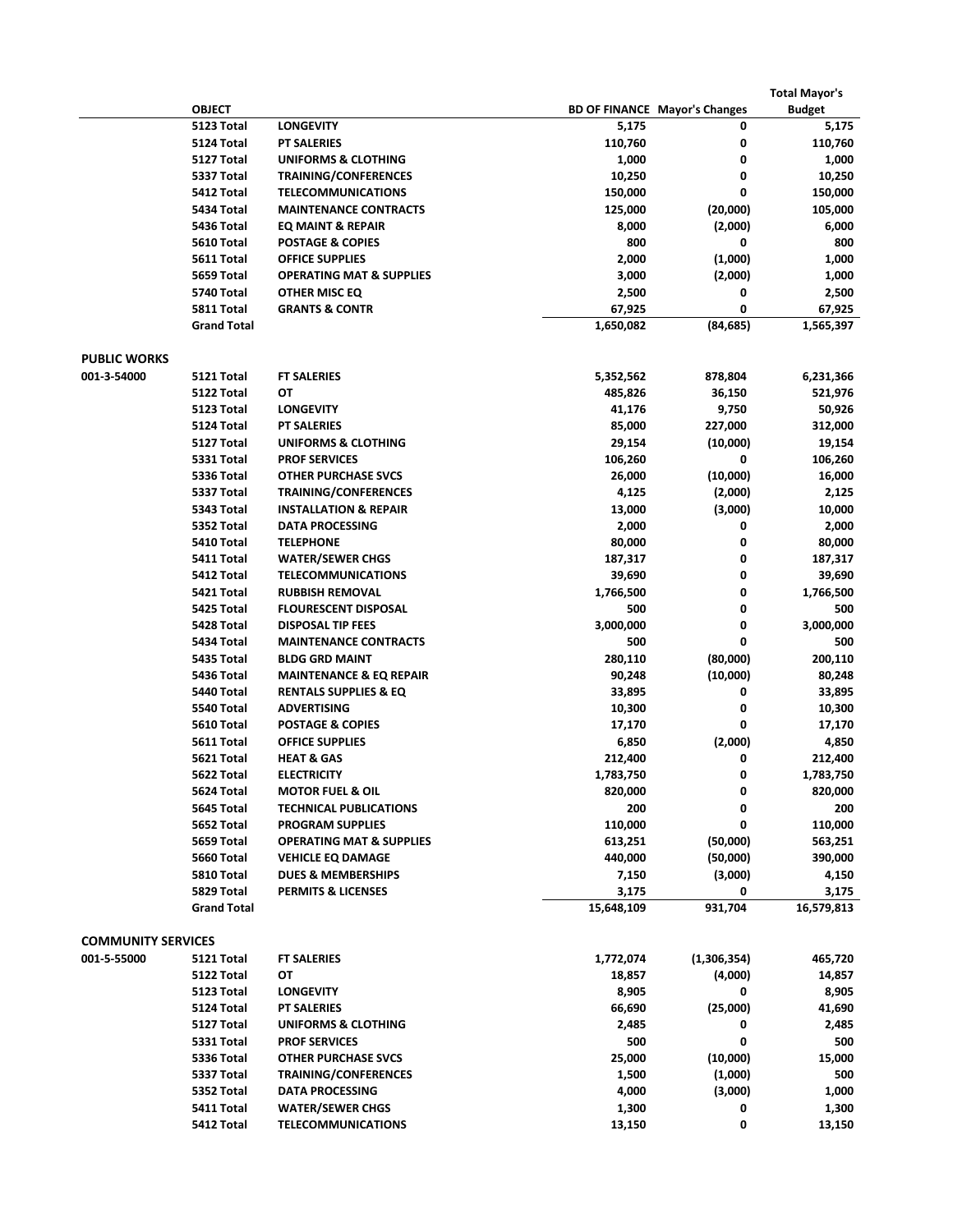|            |                              |     |                                      | <b>Total Mavor's</b> |
|------------|------------------------------|-----|--------------------------------------|----------------------|
| OBJECT     |                              |     | <b>BD OF FINANCE Mayor's Changes</b> | <b>Budget</b>        |
| 5434 Total | <b>MAINTENANCE CONTRACTS</b> | 400 |                                      | 400                  |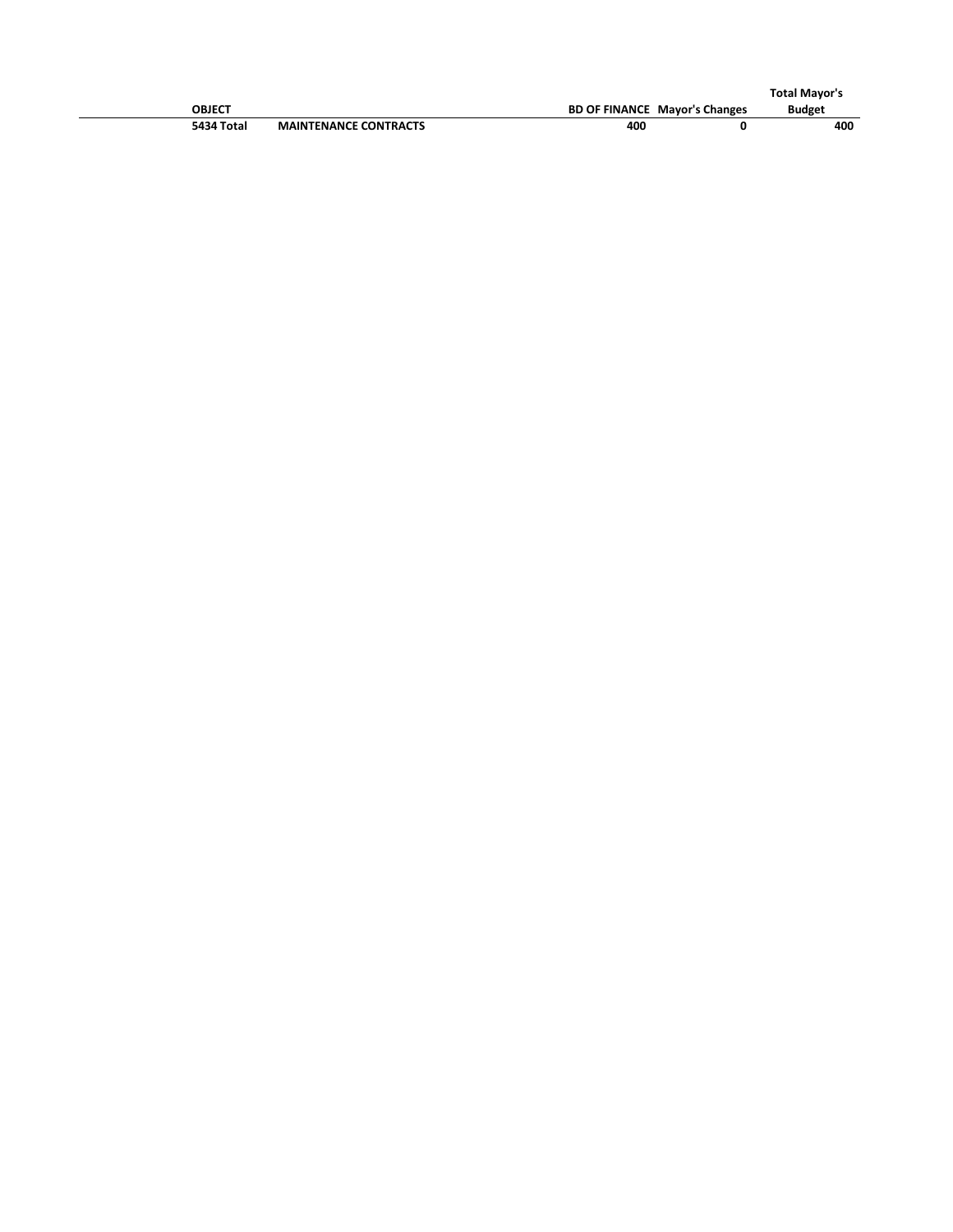|                              |                    |                                     |             |                                      | <b>Total Mayor's</b> |
|------------------------------|--------------------|-------------------------------------|-------------|--------------------------------------|----------------------|
|                              | <b>OBJECT</b>      |                                     |             | <b>BD OF FINANCE Mayor's Changes</b> | <b>Budget</b>        |
|                              | 5435 Total         | <b>BLDG GRD MAINT</b>               | 18,000      | (8,000)                              | 10,000               |
|                              | 5436 Total         | EQ MAINT & REPAIR                   | 10,600      | (4,000)                              | 6,600                |
|                              | 5440 Total         | <b>RENTALS SUPPLIES &amp; EQ</b>    | 800         | 0                                    | 800                  |
|                              | 5540 Total         | <b>ADVERTISING</b>                  | 2,180       | 0                                    | 2,180                |
|                              | 5610 Total         | <b>POSTAGE &amp; COPIES</b>         | 10,540      | (5,000)                              | 5,540                |
|                              | 5611 Total         | <b>OFFICE SUPPLIES</b>              | 5,600       | (3,000)                              | 2,600                |
|                              | 5621 Total         | <b>HEAT &amp; GAS</b>               | 27,000      | (2,500)                              | 24,500               |
|                              | 5622 Total         | <b>ELECTRICITY</b>                  | 31,000      | 0                                    | 31,000               |
|                              | 5645 Total         | <b>TECHNICAL PUBLICATIONS</b>       | 500         | 0                                    | 500                  |
|                              | 5659 Total         | <b>OPERATING MAT &amp; SUPPLIES</b> | 13,600      | (4,000)                              | 9,600                |
|                              | 5810 Total         | <b>DUES &amp; MEMBERSHIPS</b>       | 6,280       | (4,000)                              | 2,280                |
|                              | 5811 Total         | <b>GRANTS &amp; CONTR</b>           | 3,380,106   | (1,000,000)                          | 2,380,106            |
|                              | 5822 Total         | <b>RELOCATION COSTS</b>             | 10,000      | 0                                    | 10,000               |
|                              | 5872 Total         | <b>REFUNDS</b>                      | 1,000       | 0                                    | 1,000                |
|                              | 5897 Total         | <b>MISC</b>                         | 700         | 0                                    | 700                  |
|                              | <b>Grand Total</b> |                                     | 5,432,767   | (2,379,854)                          | 3,052,913            |
| <b>EDUCATION</b>             |                    |                                     |             |                                      |                      |
| 001-7-56000                  | 5132 Total         | <b>CROSSING GUARDS</b>              | 450,056     | 0                                    | 450,056              |
|                              | 5331 Total         | <b>PROF SERVICES</b>                | 150,000     | 0                                    | 150,000              |
|                              | 5831 Total         | PRIVATE SCHOOL TRANS                | 559,020     | 0                                    | 559,020              |
|                              | 5898 Total         | <b>MANUFACTURING VOC ED</b>         | 0           | 500,000                              | 500,000              |
|                              | 5899 Total         | <b>BOE APPROPRIATION</b>            | 125,000,000 | (6,439,443)                          | 118,560,557          |
|                              | <b>Grand Total</b> |                                     | 126,159,076 | (5,939,443)                          | 120,219,633          |
| <b>COMMON COUNCIL</b>        |                    |                                     |             |                                      |                      |
| 001-1-57000                  | 5121 Total         | <b>FT SALERIES</b>                  | 53,346      | 0                                    | 53,346               |
|                              | 5122 Total         | ОT                                  | 200         | 0                                    | 200                  |
|                              | 5123 Total         | <b>LONGEVITY</b>                    | 700         | 0                                    | 700                  |
|                              | 5124 Total         | <b>PT SALERIES</b>                  | 11,718      | 0                                    | 11,718               |
|                              | 5129 Total         | <b>ELECTED OFFICIALS</b>            | 53,500      | 0                                    | 53,500               |
|                              | 5436 Total         | EQ MAINT & REPAIR                   | 100         | 0                                    | 100                  |
|                              | 5540 Total         | <b>ADVERTISING</b>                  | 4,000       | 0                                    | 4,000                |
|                              | 5610 Total         | <b>POSTAGE &amp; COPIES</b>         | 500         | 0                                    | 500                  |
|                              | 5611 Total         | <b>OFFICE SUPPLIES</b>              | 500         | 0                                    | 500                  |
|                              | 5897 Total         | <b>MISC</b>                         | 100         | 0                                    | 100                  |
|                              | <b>Grand Total</b> |                                     | 124,664     | 0                                    | 124,664              |
|                              |                    |                                     |             | 0                                    |                      |
| <b>TOTAL GF EXPENDITURES</b> |                    |                                     | 242,705,026 | (15,788,163)                         | 226,916,863          |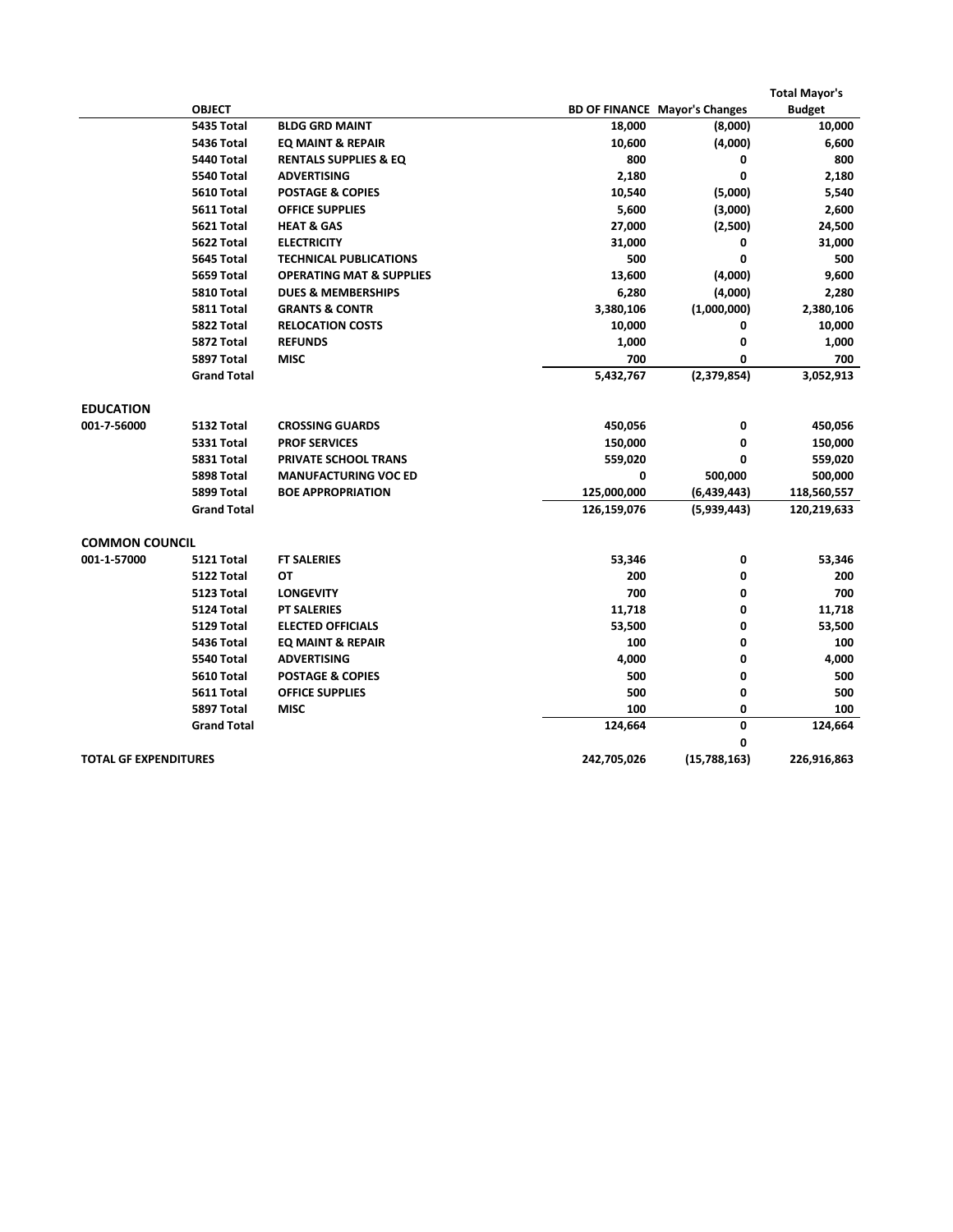| AS OF 4/10/2012                          |                        |                     | <b>MAYOR'S PROPOSED GENERAL FUND REVENUE BUDGET</b>         | Recommended<br>BF&T | Mayor's<br><b>Changes</b> | Proposed<br>Mayor's  |
|------------------------------------------|------------------------|---------------------|-------------------------------------------------------------|---------------------|---------------------------|----------------------|
| <b>ECONOMIC &amp; POLICY DEVELOPMENT</b> |                        |                     |                                                             |                     |                           |                      |
|                                          | 001150000              | 4323                | <b>ZBA PERMITS</b>                                          | 11,000              | 0                         | 11,000               |
|                                          | 001150000              | 4327                | SUBDIVISION REGULATIONS                                     | 400                 | $\mathbf 0$               | 400                  |
|                                          | 001550000<br>001550000 | 4411<br>4412        | <b>CONCESSION RENTALS</b>                                   | 1,300<br>11,000     | 0<br>0                    | 1,300                |
|                                          | 001550000              | 4413                | <b>FAMILY SWIM TICKETS</b><br><b>SWIMMING POOL RECEIPTS</b> | 27,000              | $\mathbf 0$               | 11,000<br>27,000     |
|                                          | 001550000              | 4414                | RENT-SPORT FIELDS                                           | 10,000              | $\mathbf 0$               | 10,000               |
|                                          | 001550000              | 4415                | <b>RENT-PICNIC TABLES</b>                                   | 8,500               | $\mathbf 0$               | 8,500                |
|                                          | 001550000              | 4416                | <b>RENT-ROCK CATS</b>                                       | 250,000             | 0                         | 250,000              |
|                                          | 001550000              | 4417                | RENT-SKYBOX/EVENT                                           | 2,500               | 0                         | 2,500                |
|                                          | 001550000              | 4418                | WILLOW BROOK CONCESSION                                     | 53,400              | (53,400)                  | 0                    |
|                                          | 001550000              | 4419                | <b>SPECIAL EVENTS</b>                                       | 50,000              | (50,000)                  | $\pmb{0}$            |
|                                          | 001550000              | 4420                | STADIUM PARKING                                             | 240,400             | 0                         | 240,400              |
|                                          | 001550000              | 4421                | SPECIAL PROGRAMS                                            | 95,000              | 0                         | 95,000               |
|                                          | 001550000              | 4422                | SIGNAGE                                                     | 10,000              | $\mathbf 0$               | 10,000               |
|                                          | 001550000              | 4440                | OT REIMBURSEMENT                                            | 25,000              | $\mathbf 0$               | 25,000               |
|                                          | 001550000              | 4561                | MISCELLANEOUS REVENUE                                       | 100                 | 0                         | 100                  |
|                                          | 001550000              | 4565                | <b>INTEREST FROM TRUST FUNDS</b>                            | 25,000              | 0                         | 25,000               |
| <b>LEGAL SERVICES</b>                    |                        | <b>Grand Total</b>  |                                                             | 820,600             | (103, 400)                | 717,200              |
|                                          | 001151000              | 4307                | <b>MARRIAGE LICENSE</b>                                     | 5,000               | 0                         | 5,000                |
|                                          | 001151000              | 4308                | <b>LIQUOR PERMIT</b>                                        | 250                 | 0                         | 250                  |
|                                          | 001151000              | 4309                | <b>BURIAL/CREMATION</b>                                     | 4,000               | $\mathbf 0$               | 4,000                |
|                                          | 001151000              | 4310                | <b>VITAL STATISTICS</b>                                     | 220,000             | $\mathbf 0$               | 220,000              |
|                                          | 001151000              | 4311                | <b>ZONING CHANGE</b>                                        | 380                 | 0                         | 380                  |
|                                          | 001151000              | 4312                | NEW BUSINESS LICENSE                                        | 1,000               | 0                         | 1,000                |
|                                          | 001151000              | 4313                | <b>PUBLICATIONS</b>                                         | 100                 | $\mathbf 0$               | 100                  |
|                                          | 001151000              | 4314                | <b>SPORTS LICENSE</b>                                       | 430                 | $\mathbf 0$               | 430                  |
|                                          | 001151000              | 4315                | DOG LICENSE                                                 | 2,500               | $\mathbf 0$               | 2,500                |
|                                          | 001151000              | 4400                | LAND RECORDS                                                | 275,000             | 0                         | 275,000              |
|                                          | 001151000              | 4401                | <b>CONVEYANCE TAX</b>                                       | 550,000             | $\mathbf 0$               | 550,000              |
|                                          | 001151000<br>001151000 | 4402<br>4403        | <b>COPIES</b><br><b>NOTARY SERVICES</b>                     | 39,000<br>3,500     | $\mathbf 0$<br>0          | 39,000<br>3,500      |
|                                          | 001151000              | 4404                | NOTARY APPOINTMENT                                          | 1,200               | 0                         | 1,200                |
|                                          | 001151000              | 4406                | DOCUMENT PRES LOCIP                                         | 22,000              | $\mathbf 0$               | 22,000               |
|                                          | 001151000              | 4474                | CORP COUNSEL ATTY FEE                                       | 10,000              | $\mathbf 0$               | 10,000               |
|                                          | 001151000              | 4475                | CIVIL SERVICE TEST FEE                                      | 3,000               | $\mathbf 0$               | 3,000                |
|                                          | 001151000              | 4561                | MISCELLANEOUS REVENUE                                       | 6,600               | 0                         | 6,600                |
|                                          | 001151000              | 4563                | <b>INTEREST INCOME</b>                                      | 400                 | $\mathbf 0$               | 400                  |
|                                          | 001151000              | 4573                | RENTAL OF PROPERTY                                          | 47,722              | 0                         | 47,722               |
|                                          |                        | <b>Grand Total</b>  |                                                             | 1,192,082           | 0                         | 1,192,082            |
|                                          |                        |                     |                                                             |                     |                           |                      |
| <b>FINANCIAL ADMINISTRATION</b>          | 001152000 4402         |                     | <b>COPIES</b>                                               | 2,500               | 0                         | 2,500                |
|                                          | 001152000              | 4459                | ADMINISTRATIVE OVERHEAD                                     | 8,000               | 0                         | 8,000                |
|                                          | 001152000              | 4477                | PARKING TICKETS                                             | 300,000             | 0                         | 300,000              |
|                                          | 001152000              | 4561                | MISCELLANEOUS REVENUE                                       | 300                 | 0                         | 300                  |
|                                          | 001152000              | 4566                | <b>STANLEY GOLF COURSE</b>                                  | 600                 | 0                         | 600                  |
|                                          | 001152000              | 4567                | <b>CEMETERY FUND</b>                                        | 250                 | $\mathbf 0$               | 250                  |
|                                          | 001152000              | 4568                | DMD                                                         | 6,000               | $\mathbf 0$               | 6,000                |
|                                          | 001152000              | 4569                | <b>SEWER FUND</b>                                           | 475                 | 0                         | 475                  |
|                                          | 001152000              | 6201                | TRANS FROM SGC FUND FOR PERS & BENEFITS                     | 0                   | 864,538                   | 864,538              |
|                                          | 001152000              | 6202                | TRANS FROM CEMETERY FUND FOR PERS & BENEFITS                | 0                   | 414,566                   | 414,566              |
|                                          | 001152000              | 6208                | TRANS FROM SEWER FUND FOR PERS & BENEFITS                   | 0                   | 1,862,386                 | 1,862,386            |
|                                          | 001152000              | 6931                | WATER PIPING RIGHT OF WAY FEE                               | 0                   | 1,000,000                 | 1,000,000            |
|                                          | 001152000              | 6931                | TRANS FROM WATER FUND FOR PERS & BENEFITS                   | 0<br>0              | 5,662,433                 | 5,662,433            |
|                                          | 001152000<br>001152000 | <b>XXXX</b><br>XXXX | ANTI BLIGHT - POOR CONDITION<br>POLICE CALL HOT SPOT FEE    | 0                   | 425,000<br>5,500,000      | 425,000<br>5,500,000 |
|                                          | 001152000              | XXXX                | FIRE CALL HOT SPOT FEE                                      | 0                   | 600,000                   | 600,000              |
|                                          | 001652000              | 4202                | <b>INTEREST SUBSIDY</b>                                     | 530,341             | 0                         | 530,341              |
|                                          | 001652000              | 4483                | <b>HYBRID BUS LEASE</b>                                     | 17,720              | 0                         | 17,720               |
|                                          | 001652000              | 4563                | <b>INTEREST INCOME</b>                                      | 50,000              | 0                         | 50,000               |
|                                          | 001652000              | 6201                | <b>STANLEY GOLF FUND</b>                                    | 75,000              | 0                         | 75,000               |
|                                          | 001652000              | 6202                | <b>CEMETERY FUND</b>                                        | 10,700              | 0                         | 10,700               |
|                                          | 001652000              | 6208                | <b>SEWER FUND</b>                                           | 917,104             | $\mathbf 0$               | 917,104              |
|                                          | 001652000              | 6300                | <b>DMD FUNDS</b>                                            | 94,009              | 0                         | 94,009               |
|                                          | 001652000              | 6930                | <b>WATER OVERHEAD</b>                                       | 262,678             | 0                         | 262,678              |
|                                          | 001652000              | 4200                | <b>INFRACTION DIST</b>                                      | 19,690              | 0                         | 19,690               |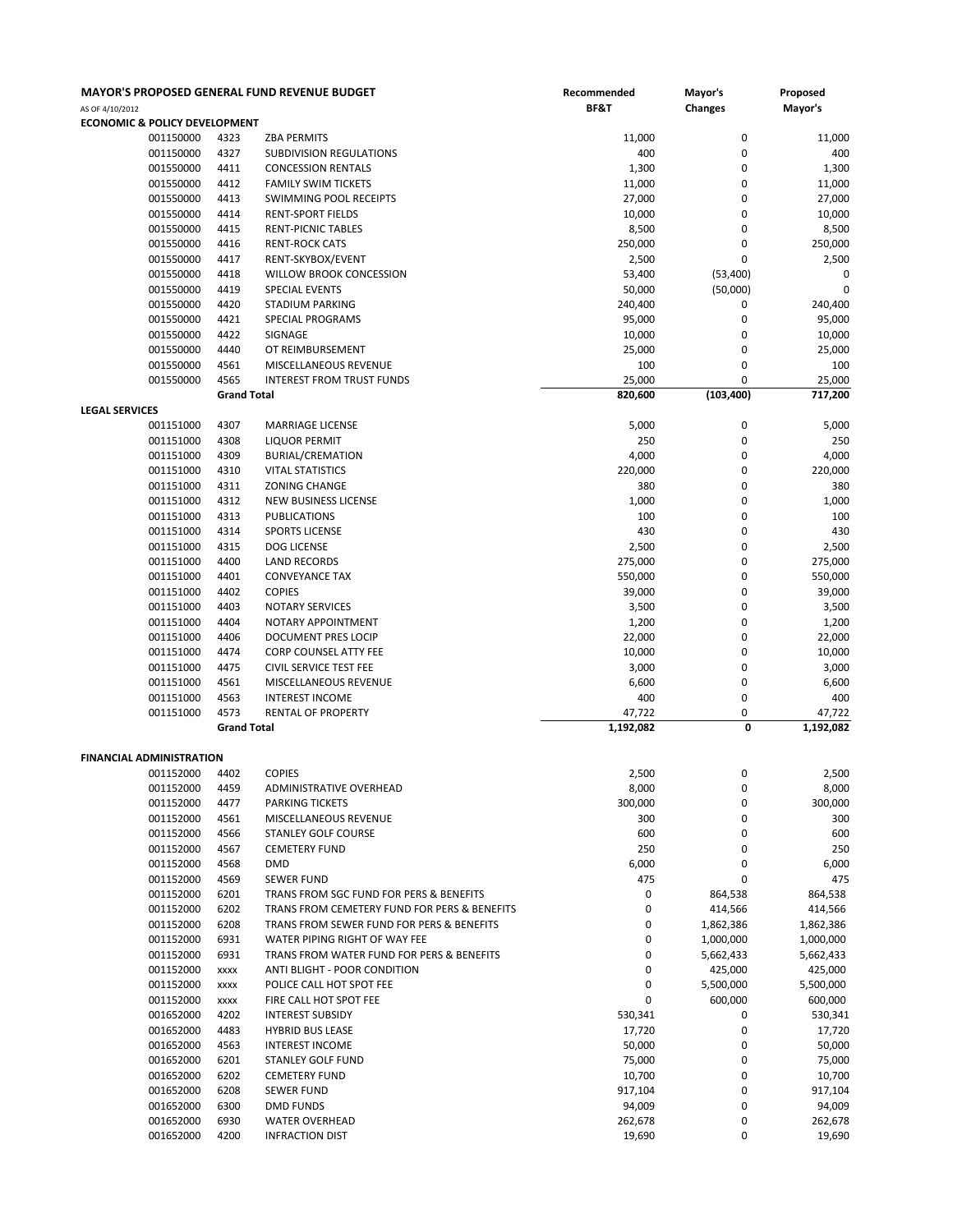|                     |                    | <b>MAYOR'S PROPOSED GENERAL FUND REVENUE BUDGET</b> | Recommended | Mayor's          | Proposed    |
|---------------------|--------------------|-----------------------------------------------------|-------------|------------------|-------------|
| AS OF 4/10/2012     |                    |                                                     | BF&T        | Changes          | Mayor's     |
| 001652000           | 4201               | PRINCIPAL SUBSID                                    | 1,984,122   | 0                | 1,984,122   |
| 001652000           | 4202               | <b>INTEREST SUBSIDY</b>                             | 100,523     | $\mathbf 0$      | 100,523     |
| 001652000           | 4203               | TAX ABATE-DCA/DECD                                  | 30,000      | 0                | 30,000      |
| 001652000           | 4204               | TOWN AID ROAD                                       | 380,288     | $\bf 0$          | 380,288     |
| 001652000           | 4205               | ST PROP TAX RLF                                     | 3,195,223   | 0                | 3,195,223   |
| 001652000           | 4206               | TELE ACCESS LINE                                    | 134,604     | $\bf 0$          | 134,604     |
| 001652000           | 4208               | MUNI VID GRNT                                       | 12,000      | 0                | 12,000      |
| 001652000           | 4209               | <b>CIVIL DEFENSE</b>                                | 25,000      | 0                | 25,000      |
| 001652000           | 4210               | <b>OFFTRACK BETTING</b>                             | 160,000     | $\bf 0$          | 160,000     |
| 001652000           | 4211               | PILOT HSPT/COLLEGE                                  | 2,399,090   | $\bf 0$          | 2,399,090   |
| 001652000           | 4213               | MANUFACTURERS IN DISTRESS                           | 161,953     | $\mathbf 0$      | 161,953     |
|                     |                    |                                                     |             |                  |             |
| 001652000           | 4215               | <b>BINGO</b>                                        | 679         | 0                | 679         |
| 001652000           | 4218               | <b>GAMING DISTRIBUTION</b>                          | 2,313,755   | $\mathbf 0$      | 2,313,755   |
| 001652000           | 4227               | <b>VETERANS EXEMPTION</b>                           | 28,981      | $\bf 0$          | 28,981      |
| 001652000           | 4228               | TAX RELIEF FOR ELDERLY                              | 444,202     | 0                | 444,202     |
| 001652000           | 4229               | <b>DISABILITY EXEMPTION</b>                         | 9,291       | $\mathbf 0$      | 9,291       |
| 001652000           | 4233               | PROPERTY TAX RELIEF GRANT                           | 998,166     | $\mathbf 0$      | 998,166     |
| 001652000           | 4000               | <b>CURRENT TAXES</b>                                | 139,224,996 | (35,963,686)     | 103,261,310 |
| 001652000           | 4001               | PRIOR YR TAXES                                      | 1,500,000   | 0                | 1,500,000   |
| 001652000           | 4002               | <b>SUPP MV</b>                                      | 500,000     | $\bf 0$          | 500,000     |
| 001652000           | 4005               | INT AND LIEN                                        | 1,000,000   | $\mathbf 0$      | 1,000,000   |
| 001752000           | 4100               | <b>EDUCATION - BLIND</b>                            | 70,000      | $\mathbf 0$      | 70,000      |
| 001752000           | 4101               | <b>HEW - PRIVATE</b>                                | 73,408      | 0                | 73,408      |
| 001752000           | 4102               | OTHER SCHOOL TRANSPORTATION                         | 146,765     | $\mathbf 0$      | 146,765     |
|                     |                    | <b>BOE TRANSPORTATION</b>                           |             |                  |             |
| 001752000           | 4103               |                                                     | 1,348,214   | 0                | 1,348,214   |
| 001752000           | 4104               | ECS                                                 | 72,450,710  | $\mathbf 0$      | 72,450,710  |
| 001752000           | 4115               | SPECIAL EDUCATION                                   | 3,500,000   | 0                | 3,500,000   |
|                     | <b>Grand Total</b> |                                                     | 234,487,337 | (19,634,763)     | 214,852,574 |
| PUBLIC SAFETY       |                    |                                                     |             |                  |             |
| 001253000           | 4222               | <b>STATE</b>                                        |             | $\boldsymbol{0}$ | 6,250       |
|                     |                    |                                                     | 6,250       |                  |             |
| 001253000           | 4317               | PD BUSINESS LICENSE                                 | 2,000       | $\mathbf 0$      | 2,000       |
| 001253000           | 4318               | PD PISTOL PERMITS                                   | 5,000       | 0                | 5,000       |
| 001253000           | 4402               | <b>COPIES</b>                                       | 17,000      | 0                | 17,000      |
| 001253000           | 4423               | ABANDONED MV                                        | 300         | $\bf 0$          | 300         |
| 001253000           | 4425               | <b>DENVER BOOT FEES</b>                             | 500         | 0                | 500         |
| 001253000           | 4440               | OT REIMBURSEMENT                                    | 1,040,000   | $\bf 0$          | 1,040,000   |
| 001253000           | 4561               | MISCELLANEOUS REVENUE                               | 2,000       | 0                | 2,000       |
|                     | <b>Grand Total</b> |                                                     | 1,073,050   | 0                | 1,073,050   |
| <b>PUBLIC WORKS</b> |                    |                                                     |             |                  |             |
| 001354000           | 4320               | <b>CONSTRUCTION LICENSE</b>                         | 5,000       | 0                | 5,000       |
| 001354000           | 4321               | PROJECT PERMITS                                     | 45,000      | 0                | 45,000      |
|                     |                    |                                                     |             | 0                |             |
| 001354000           | 4322               | SANITATION LICENSE                                  | 12,000      |                  | 12,000      |
| 001354000           | 4325               | UTILITY PERMIT                                      | 100,000     | $\bf 0$          | 100,000     |
| 001354000           | 4407               | RENTS-WATER                                         | 34,371      | $\bf 0$          | 34,371      |
| 001354000           | 4409               | <b>RENTS</b>                                        | 58,456      | $\bf 0$          | 58,456      |
| 001354000           | 4410               | TELEPHONE COMMISSIONS                               | 2,000       | $\bf 0$          | 2,000       |
| 001354000           | 4426               | <b>FLEET-BOE</b>                                    | 20,000      | 0                | 20,000      |
| 001354000           | 4427               | FLEET-WATER                                         | 500         | 0                | 500         |
| 001354000           | 4428               | FLEET-SUBWAY                                        | 9,000       | $\bf 0$          | 9,000       |
| 001354000           | 4429               | FLEET-SEWER                                         | 20,000      | $\bf 0$          | 20,000      |
| 001354000           | 4430               | FLEET-CEMETERY                                      | 3,000       | 0                | 3,000       |
| 001354000           | 4431               | FLEET-DOG                                           | 4,000       | 0                | 4,000       |
| 001354000           | 4432               | <b>FLEET-POLICE EXPLORERS</b>                       | 13,000      | 0                | 13,000      |
| 001354000           | 4433               | FLEET-EMS                                           | 32,000      | $\bf 0$          | 32,000      |
| 001354000           | 4434               | FLEET-PARK&REC                                      | 3,000       | 0                | 3,000       |
| 001354000           | 4435               | FLEET-AFTER SCHOOL                                  | 1,000       | $\bf 0$          | 1,000       |
| 001354000           | 4438               | <b>BOE PARKING GARAGE FEES</b>                      | 12,500      | 0                | 12,500      |
|                     |                    |                                                     |             |                  |             |
| 001354000           | 4440               | OT REIMBURSEMENT                                    | 3,500       | $\bf 0$          | 3,500       |
| 001354000           | 4441               | PROJ MGT CAP PROJ                                   | 120,000     | $\bf 0$          | 120,000     |
| 001354000           | 4443               | <b>MAP SALES</b>                                    | 1,000       | $\bf 0$          | 1,000       |
| 001354000           | 4446               | SANITATION RESIDENTIAL                              | 115,000     | 0                | 115,000     |
| 001354000           | 4447               | SANITATION RECYCLING                                | 30,000      | $\bf 0$          | 30,000      |
| 001354000           | 4449               | SANITATION HOUSING AUTHORITY                        | 35,000      | 0                | 35,000      |
| 001354000           | 4450               | SANITATION WASTE TO ENERGY                          | 1,350,000   | 0                | 1,350,000   |
| 001354000           | 4451               | SANITATION COMMERCIAL                               | 35,000      | $\bf 0$          | 35,000      |